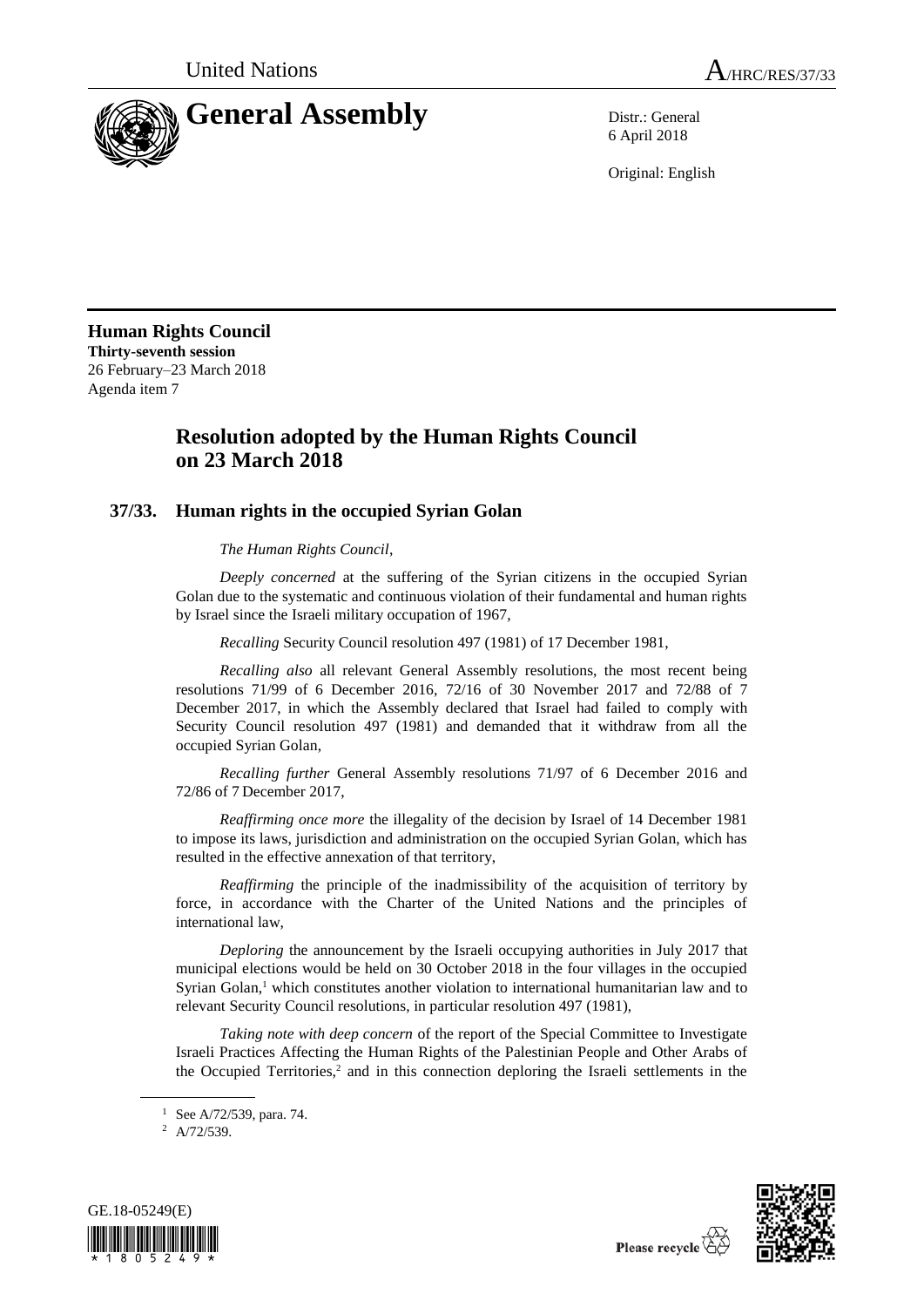occupied Arab territories, and expressing regret at the constant refusal of Israel to cooperate with and to receive the Special Committee,

*Guided* by the relevant provisions of the Charter, international law and the Universal Declaration of Human Rights, and reaffirming the applicability of the Geneva Convention relative to the Protection of Civilian Persons in Time of War of 12 August 1949 and the relevant provisions of the Hague Conventions of 1899 and 1907 to the occupied Syrian Golan,

*Reaffirming* the importance of the peace process, which started in Madrid on the basis of Security Council resolutions 242 (1967) of 22 November 1967 and 338 (1973) of October 1973, and the principle of land for peace, and expressing its concern at the halting of the peace process in the Middle East and its hope that peace talks will be resumed on the basis of the full implementation of resolutions 242 (1967) and 338 (1973) for the establishment of a just and comprehensive peace in the region,

*Reaffirming also* the previous relevant resolutions of the Commission on Human Rights and the Human Rights Council, the most recent being Council resolutions 31/25 of 24 March 2016 and 34/ 27 of 24 March 2017,

1. *Calls upon* Israel, the occupying Power, to comply with the relevant resolutions of the General Assembly, the Security Council and the Human Rights Council, in particular Security Council resolution 497 (1981), in which the Council decided, inter alia, that the decision of Israel to impose its laws, jurisdiction and administration on the occupied Syrian Golan was null and void and without international legal effect, and demanded that Israel rescind forthwith its decision;

2. *Also calls upon* Israel to desist from its continuous building of settlements, the most recent of which is the settlement campaign being conducted by the so-called Golan Regional Council under the slogan "Come to the Golan" and referred to as the "farms project", and the latest announcement by Israel in November 2016 on the construction of 1,600 new settlement units in the occupied Syrian Golan,<sup>3</sup> and to desist also from changing the physical character, demographic composition, institutional structure and legal status of the occupied Syrian Golan, and emphasizes that the displaced persons of the population of the occupied Syrian Golan must be allowed to return to their homes and to recover their property;

3. *Further calls upon* Israel to desist from imposing Israeli citizenship and Israeli identity cards on the Syrian citizens in the occupied Syrian Golan, and to desist from its repressive measures against them and from all other practices that obstruct the enjoyment of their fundamental rights and their civil, political, economic, social and cultural rights, some of which are mentioned in the report of the Special Committee to Investigate Israeli Practices Affecting the Human Rights of the Palestinian People and Other Arabs of the Occupied Territories;<sup>2</sup>

4. *Calls upon* Israel to allow the Syrian population of the occupied Syrian Golan to visit their families and relatives in the Syrian motherland through the Quneitra checkpoint and under the supervision of the International Committee of the Red Cross, and to rescind its decision to prohibit these visits, as it is in flagrant violation of the Fourth Geneva Convention and the International Covenant on Civil and Political Rights;

5. *Also calls upon* Israel to release immediately the Syrian detainees in Israeli prisons, some of whom have been detained for more than 30 years, and to treat them in conformity with international humanitarian law;

6. *Further calls upon* Israel, in this connection, to allow delegates of the International Committee of the Red Cross to visit Syrian prisoners of conscience and detainees in Israeli prisons accompanied by specialized physicians to assess the state of their physical and mental health and to protect their lives;

<sup>3</sup> Ibid., para. 73.